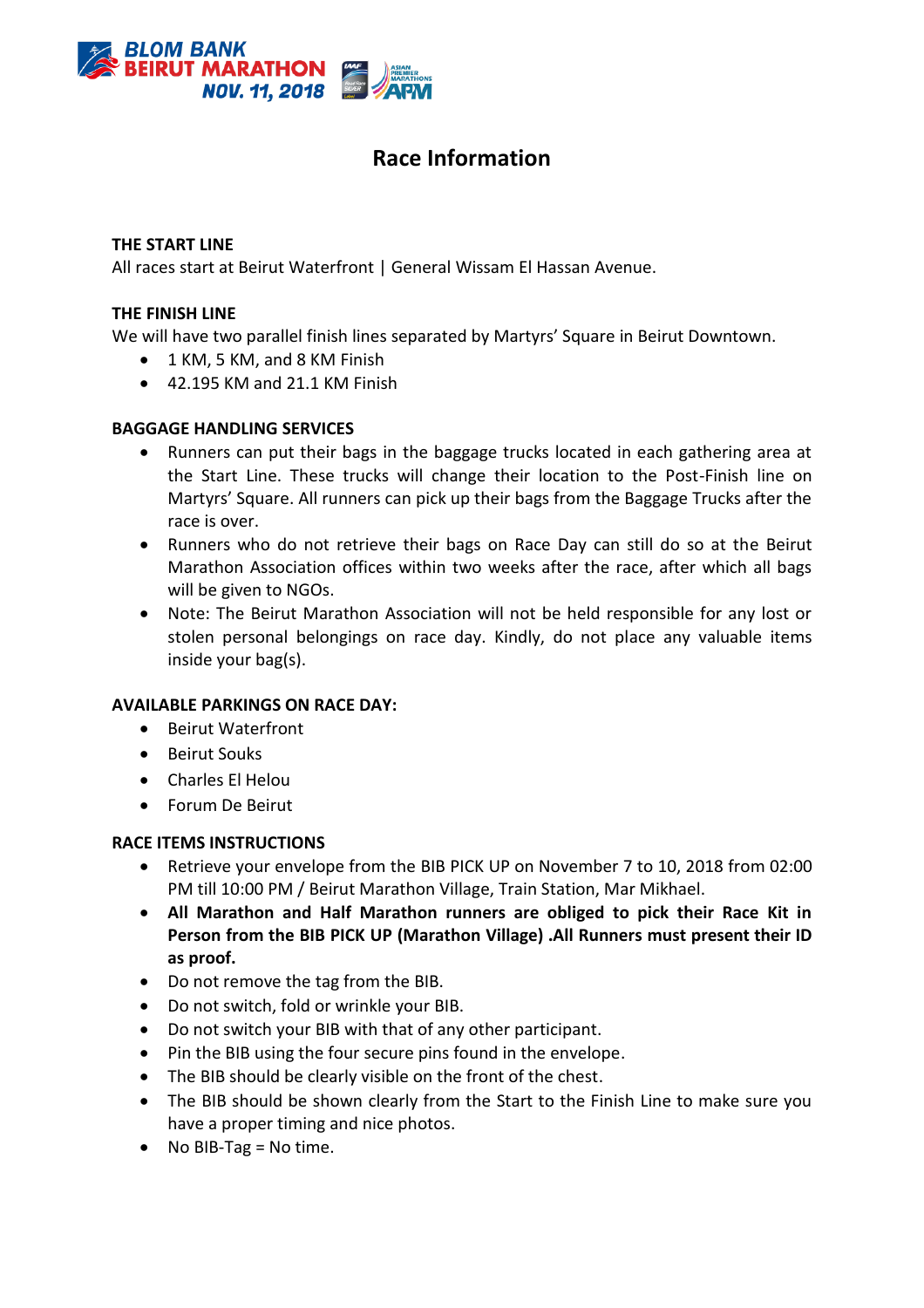#### **THE STATIONS ALONG THE DIFFERENT COURSES**

| Distance in KM                                            | <b>Station</b>                                   |  |  |
|-----------------------------------------------------------|--------------------------------------------------|--|--|
| Every 2.5 KM                                              | Water                                            |  |  |
| Every 7.5 KM                                              | Sponge, Gatorade                                 |  |  |
| 9 KM, 18 KM, 27 KM, 36 KM                                 | <b>Elite Drinks</b>                              |  |  |
| Every 10 KM                                               | <b>Fruits</b>                                    |  |  |
| From the Start till the Finish                            | Cheering                                         |  |  |
| From the Start till the Finish                            | Lebanese Red Cross                               |  |  |
| On every relay station (5 KM, 15 KM, 20 KM, 30 KM, 35 KM) | <b>Toilets</b>                                   |  |  |
| Along the Course                                          | Judges                                           |  |  |
| 5 KM, 15 KM, 20 KM, 30 KM, 35 KM, U-turns                 | <b>Timing System</b>                             |  |  |
| From Start to Finish                                      | Marshals                                         |  |  |
| From Start to Finish                                      | Cyclist supporting and<br>controlling the course |  |  |

## **AWARD CEREMONIES**

An Award Ceremony will be held for the Marathon Overall Winners, Marathon Overall Para-Athletes winners, and Lebanese Overall Winners at 11:00 AM at the Finish Area in the Martyrs' Square next to the VIP tent followed by the award ceremony for the "50<sup>th</sup> world military marathon championship" winners overall.

An Award Ceremony for all Marathon & Half Marathon Categories is also scheduled on RACE DAY at 07:00 PM at the Monroe Hotel

*Awards ceremonies for remaining categories are to be announced in 2 weeks after the race*

# **COMMUNITY ENGAGEMENT & VEHICLE REMOVALS**

If the Race Course intersects with your home address, show your support to the runners by cheering them in your neighborhood. Please help by parking your vehicle off the route from Saturday the  $10^{\text{th}}$  of November before 09:00 PM until Sunday the  $11^{\text{th}}$  of November after 01:00 PM.

Please ensure that your car is not parked on the race route prior to this time.

#### *Runners and Para-Athletes competitors are vulnerable to parked cars.*

*For further details about road closures, directions, maps and race info, check our website [www.beirutmarathon.org](http://www.beirutmarathon.org/)*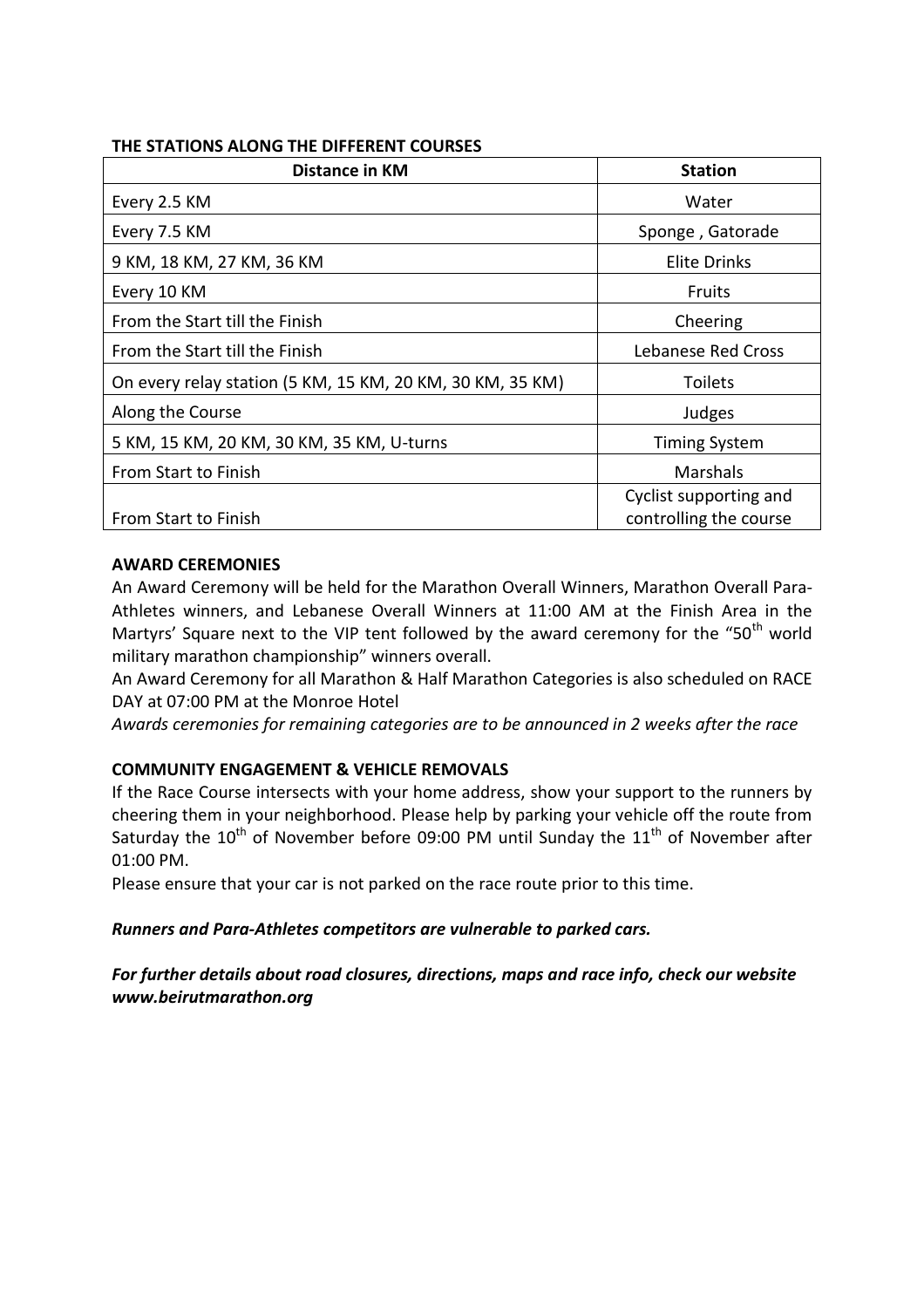| <b>Race</b>                               | <b>Timed</b>   | <b>Age</b>                            | <b>Registration</b>                     | <b>Line</b> | <b>Start</b> | <b>Comments</b>                                                                                                                        |
|-------------------------------------------|----------------|---------------------------------------|-----------------------------------------|-------------|--------------|----------------------------------------------------------------------------------------------------------------------------------------|
|                                           | Races /        | <b>Category</b>                       | <b>Fees</b>                             | Up          | <b>Time</b>  |                                                                                                                                        |
|                                           | <b>Fun Run</b> |                                       | (8 August till 25<br>October 2018)      |             |              |                                                                                                                                        |
| 42.195 KM<br><b>Para Athletes</b>         | Timed          | 17 Years +<br>Year 2001 and<br>before | Free Of Charge                          | 06:10<br>AM | 06:20 AM     | To register for<br>Standard Wheelchair,<br>Push Rim, Hand<br>Cycle, Visually<br>Impaired, email<br>paraathletes@beirut<br>marathon.org |
| 42.195 KM<br><b>Marathon</b>              | Timed          | 17 Years +<br>Year 2001 and<br>before | 60.00 USD<br>90,000 LBP                 | 06:15<br>AM | 06:30 AM     | Registrants must<br>complete the<br>marathon within 6hrs<br>30min.                                                                     |
| 42.195 KM<br><b>Relay Race</b>            | Timed          | 14 Years +<br>Year 2004 and<br>before | 160.00 USD<br>240,000 LBP<br>6 Runners  | 06:15<br>AM | 06:30 AM     | To register a relay<br>team of 6 runners,<br>email<br>relay@beirutmarath<br>on.org                                                     |
| 42.195 KM<br><b>Junior Relay</b><br>Race  | Timed          | $14 - 18$ Years<br>2000-2004          | 200.00 USD<br>300,000 LBP<br>10 Runners | 06:15<br>AM | 06:30 AM     | To register a relay<br>team of 10 runners,<br>email<br>juniorrelay@beirutm<br>arathon.org                                              |
| <b>21.1 KM</b><br>Half<br><b>Marathon</b> | Timed          | 14 Years +<br>Year 2004 and<br>before | 35.00 USD<br>52,500 LBP                 | 06:40<br>AM | 07:00 AM     | Registrants must<br>complete the half<br>marathon within 2hrs<br>30min.                                                                |
| 8 KM<br>Race                              | Timed          | 14 Years +<br>Year 2004 and<br>before | 30.00 USD<br>45,000 LBP                 | 07:40<br>AM | 08:00 AM     | Registrants must<br>complete the race<br>within 1hr 15min.<br>This race is only for<br>runners.                                        |
| 8 KM<br><b>Para Athletes</b>              | Timed          | Open to All                           | Free Of Charge                          | 08:00<br>AM | 08:10 AM     | To register for<br>Standard Wheelchair,<br>Visually Impaired,<br>Leg Amputee, email<br>paraathletes@beirut<br>marathon.org             |
| 5 KM<br><b>Youth Race</b>                 | Timed          | 10 - 17 Years<br>2001-2008            | 16.67 USD<br>25,000 LBP                 | 08:20<br>AM | 08:45 AM     | Registrants must<br>complete the race<br>within 1 hour and 15<br>min.                                                                  |
| 5 KM<br><b>Mentally</b><br>Challenged     | Timed          | Open to All                           | Free Of Charge                          | 08:20<br>AM | 08:45 AM     | To register please<br>email<br>paraathletes@beirut<br>marathon.org                                                                     |